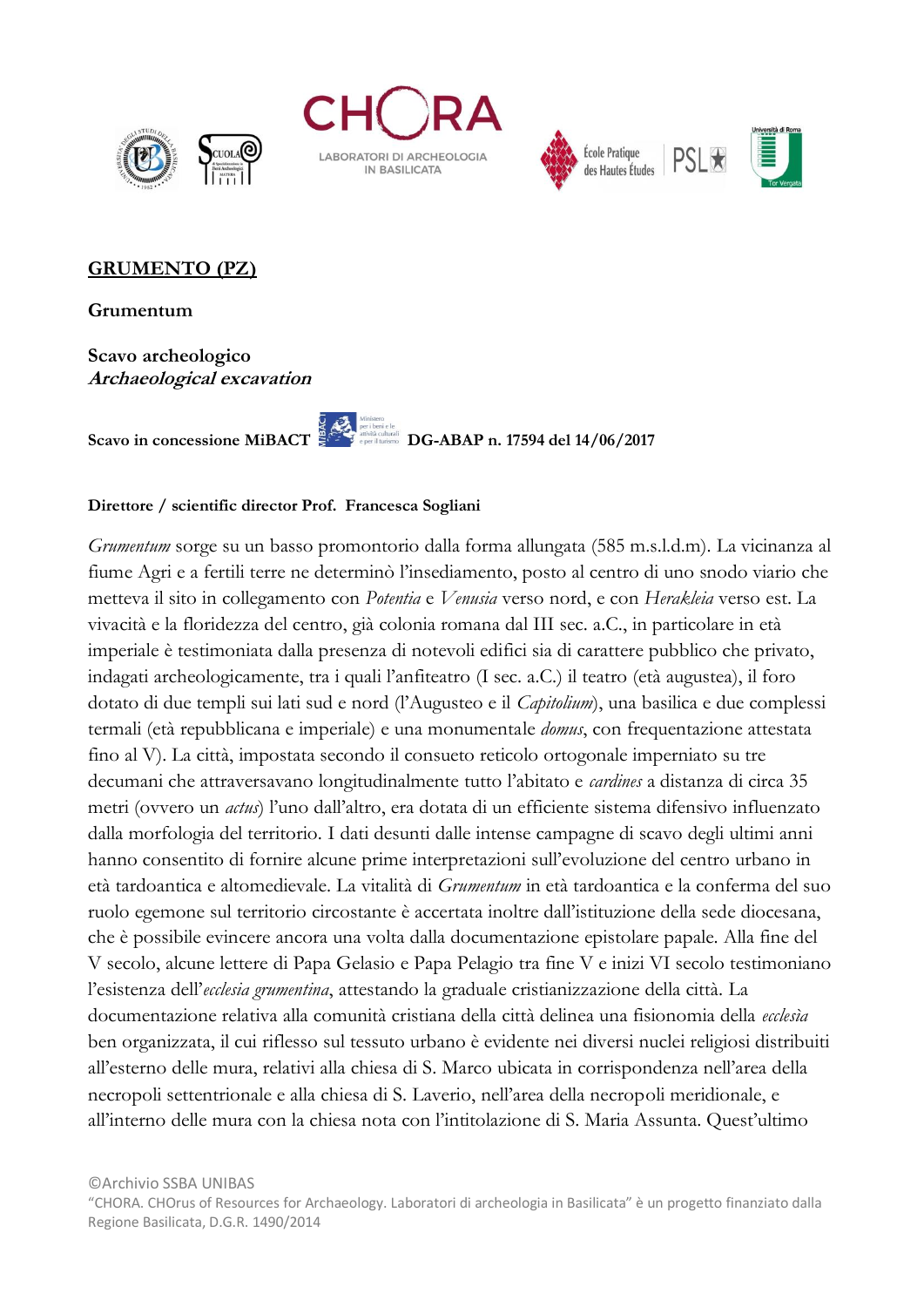







edificio, a tre navate, triabsidato e corredato di nartece, sorge all'interno delle mura e si inserisce a nord-ovest del tessuto urbano, in un'area periferica e decentrata rispetto al foro della città, adiacente all'ultimo tratto del decumano principale, verso una delle porte di accesso alla città e non molto distante dall'anfiteatro. Le indagini archeologiche del 2016 e 2017 condotte dalla Scuola di Specializzazione in beni Archeologici nella chiesa di S. Maria Assunta hanno consentito, attraverso una dettagliata analisi stratigrafica degli alzati architettonici e alcuni saggi nella navata centrale, nella, navata meridionale e nella parte centrale del nartece, in corrispondenza dell'ingresso principale della chiesa, di chiarire la planimetria dell'edificio e di identificare una fase recente, in cui purtroppo la navata settentrionale è stata rimossa e smantellata in occasione di lavori di sistemazione della strada di accesso ai diversi poderi limitrofi che costeggia la chiesa, una fase di età moderna (XVII sec.) di trasformazione degli spazi liturgici, evidente nella realizzazione di murature che chiudono in parte le campate delle navate, l'arco dell'ingresso principale e suddividono il nartece e una fase al momento considerata quella originaria. L'ampliamento delle indagini per individuare l'estensione dell'area sulla quale insiste la chiesa e la presenza di altre strutture ad essa connesse così come il completamento dello scavo dell'edificio consentiranno di comporre definitivamente il quadro relativo alla identificazione della chiesa con la sede della diocesi paleocristiana di *Grumentum.* Un ulteriore indagine ha riguardato la chiesa di S. Marco, di cui è stato effettuato il rilievo comleto delle strutture murarie e l'analisi delle tecniche edilizie.

*Grumentum stands on a low promontory with an elongated shape (585 metres above sea level). Its proximity to the Agri river and fertile lands led to its settlement, located at the centre of a road junction that connected the site with Potentia and Venusia to the north, and with Herakleia to the east. The liveliness and prosperity of the centre, already a Roman colony from the 3rd century BC, particularly in the imperial age, is attested by the presence of notable buildings of both a public and private nature, which have been investigated archaeologically. These include the amphitheatre (1st century BC), the theatre (Augustan age), the forum with two temples on the south and north sides (the Augusteo and the Capitolium), a basilica and two thermal complexes (republican and imperial age) and a monumental domus, with proven attendance up to the 5th century). The city was set up according to the usual orthogonal grid hinged on three decumanus roads that crossed the entire inhabited area longitudinally and cardo roads at a distance of about 35 metres (i.e. an actus) from each other, and equipped with an efficient defensive system influenced by the area's morphology. The data obtained from the intense excavation campaigns of recent years has made it possible to provide some first interpretations on the evolution of the urban centre in late antiquity and the early medieval age. The vitality of Grumentum in late antiquity and the confirmation of its hegemonic role in the surrounding area is also verified by the institution of the diocesan* 

**~**

"CHORA. CHOrus of Resources for Archaeology. Laboratori di archeologia in Basilicata" è un progetto finanziato dalla Regione Basilicata, D.G.R. 1490/2014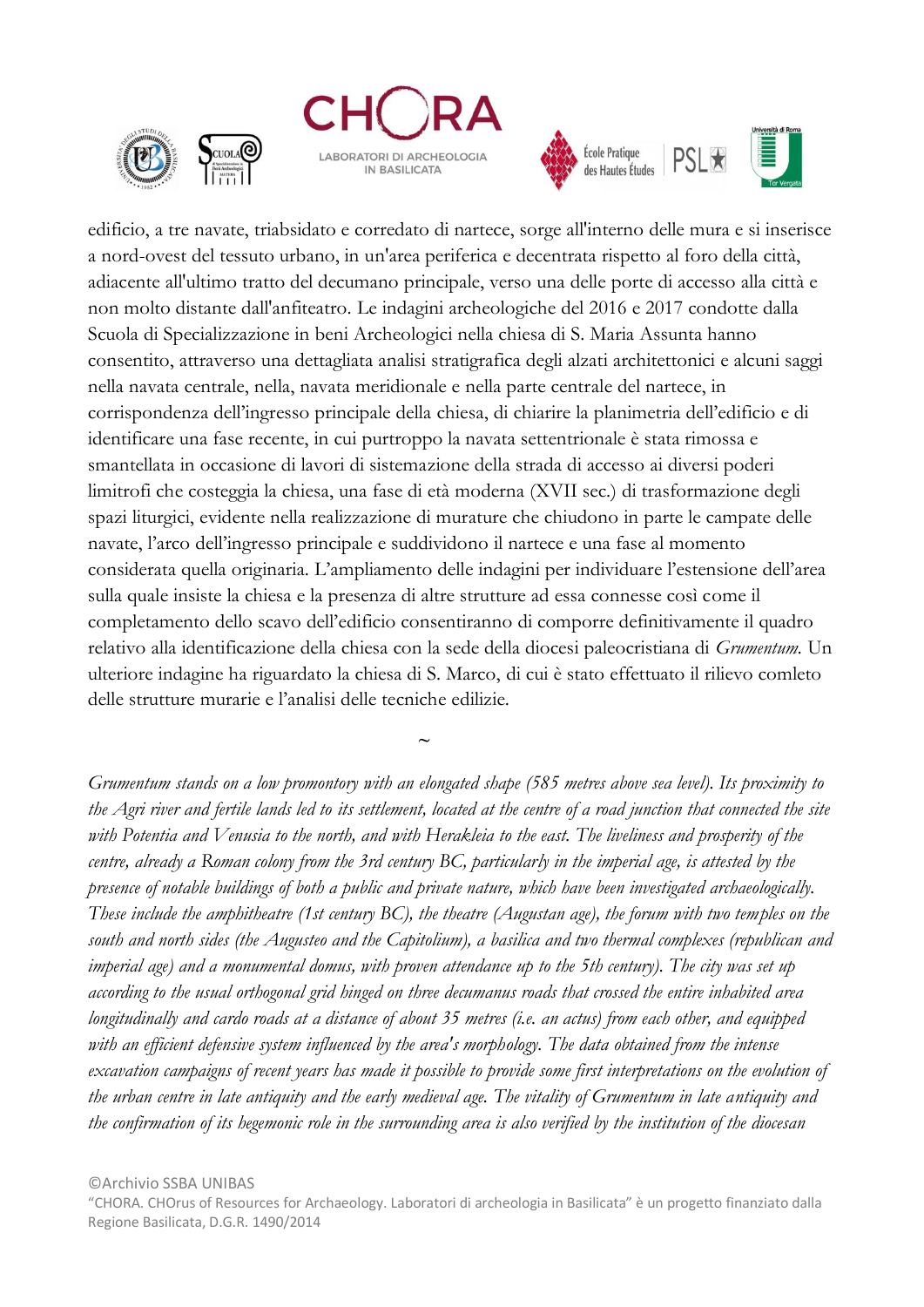







**PSL** 

*seat, which can be deduced once again from the papal epistolary documentation. At the end of the 5th century, some letters from Pope Gelasius and Pope Pelagius between the end of the 5th and the beginning of the 6th century testify to the existence of the ecclesia grumentina, attesting to the gradual Christianisation of the city. The documentation relating to the Christian community of the city outlines a well-organised physiognomy of the ecclesia, whose reflection on the urban fabric is evident in the various religious nuclei distributed outside the walls, relating to the church of San Marco located in line with the northern necropolis and to the church of S. Laverio, in the area of the southern necropolis, and inside the walls with the church known as S. Maria Assunta. This last building, with three naves, three apses and a narthex, rises within the walls and is inserted in the north-west of the urban fabric, in an area peripheral and decentralised from the city forum, adjacent to the last stretch of the main decumanus, towards one of the city's access gates and not far from the amphitheatre. The archaeological investigations of 2016 and 2017 conducted by the School of Specialisation in Archaeological Heritage in the church of S. Maria Assunta made it possible to clarify the plan of the building through a detailed stratigraphic analysis of the architectural elevations and some assays in the central nave, in the southern nave and in the central part of the narthex, in correspondence with the church's main entrance. They also made it possible to identify a recent phase, in which unfortunately the northern nave was removed and dismantled during the works arranging the access road to the various neighbouring farms that runs alongside the church, a modern phase (17th century) of transformation of the liturgical spaces, evident in the construction of walls that partially close the spans of the aisles, the arch of the main entrance, and divide the narthex, and a phase currently considered the original one. The expansion of the investigations to identify the extension of the area the church stands on and the presence of other structures connected to it, as well as the completed excavation of the building, will allow definitive composition of the framework for identifying the church with the seat of the early Christian diocese of Grumentum. A further investigation concerned the church of San Marco, for which a complete survey of the wall structures and analysis of the building techniques were performed.*

*Grumentum se dresse sur un promontoire bas de forme allongée (altitude : 585 m). La proximité du fleuve Agri et de terres fertiles a déterminé son implantation au centre d'un carrefour routier qui reliait le site à Potentia et Venusia au nord, et à Herakleia à l'est. Le dynamisme et la prospérité du centre, colonie romaine depuis le III<sup>e</sup> siècle av. J-C., en particulier à l'époque impériale, est attestée par la présence de bâtiments notables publics et privés, qui ont fait l'objet de recherches archéologiques. Ce sont notamment l'amphithéâtre (1er siècle av. J.-C.), le théâtre (période augustéenne), le forum avec deux temples côtés sud et nord (le temple augustéen et le Capitole), une basilique et deux complexes thermaux (périodes républicaine et impériale) et une domus monumentale, dont la fréquentation est attestée jusqu'au V<sup>e</sup> siècle). La ville, érigée selon la grille orthogonale habituelle articulée sur trois decumanus qui traversaient longitudinalement toute la zone habitée et des cardines situés à environ 35 mètres (soit un actus) les uns des autres, était dotée d'un système défensif robuste adapté à la morphologie du* 

©Archivio SSBA UNIBAS

 **<sup>~</sup>**

"CHORA. CHOrus of Resources for Archaeology. Laboratori di archeologia in Basilicata" è un progetto finanziato dalla Regione Basilicata, D.G.R. 1490/2014